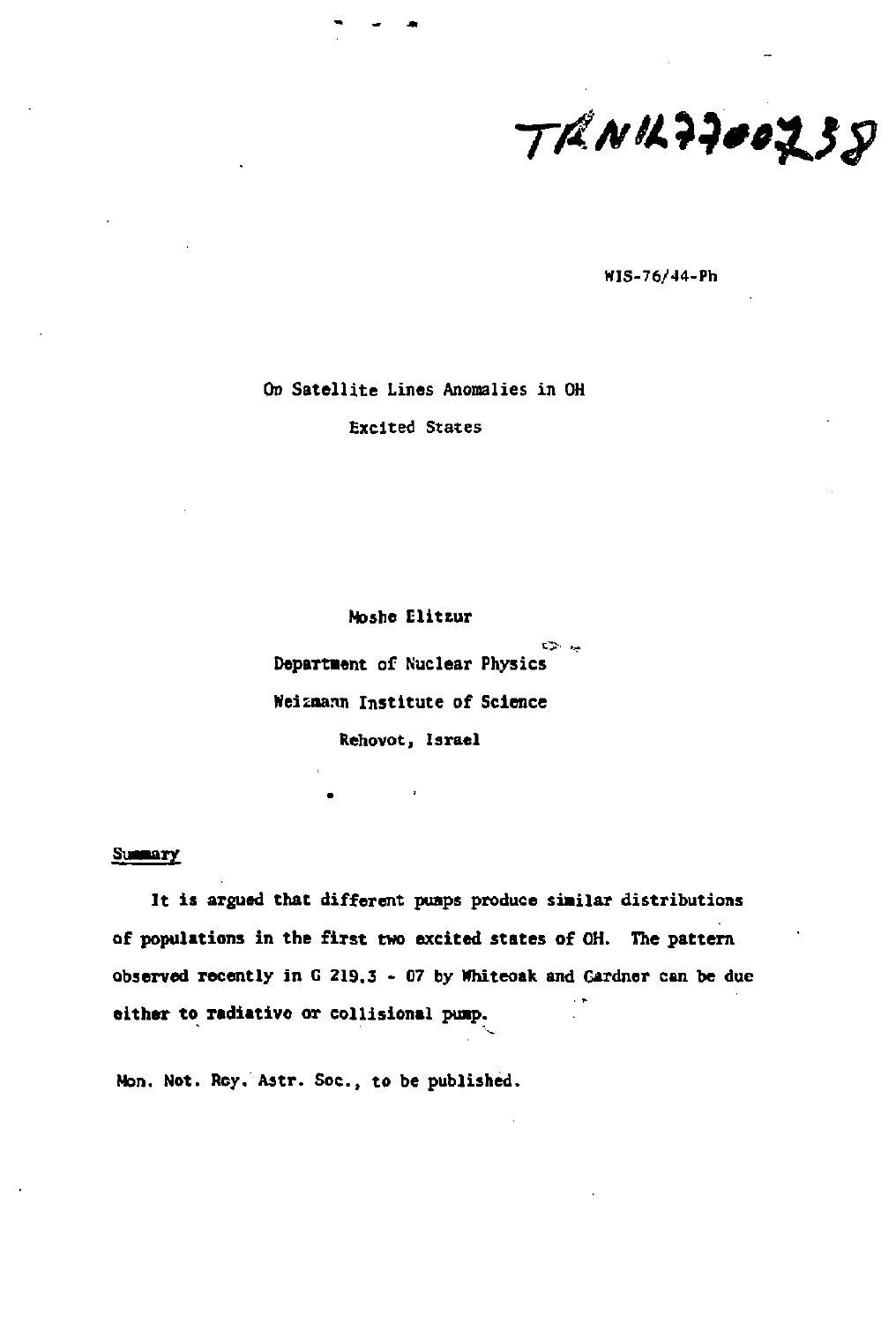## **I. Introduction**

**Recent observations of Whiteoak and Gardner (1976) and Gardner and Whiteoak (1975) draw attention again to radio enission from excited states of OH. In these observations an emission pattern is emerging**  in the  $2\pi$ <sub>*x m*</sub>(*J* = 5/2) state which is similar to the familiar one in the **ground state, namely: the main lines appear in absorption, approximately in LTE; one sattelite line (the counterpart of 1612) shows anomalous absorption while the other one (the counterpart of 1720) is enhanced relative to the main lines. In the particular source where this pattern is observed (G 291.3 - 07) the ground state exhibits the analogous pattern. Mhiteoak and Gardner interpret this as supporting**  the IR - pumping model calculated by Litvak, Zuckerman and Dickinson **(1969).** 

**2** 

**I would like to point out that the observations are also compatible**  with collisional excitation of the  $\frac{2}{\pi}$  (J = 5/2) state. The pattern **follows in fact just from the structure of the energy levels diagram and photon trapping effects rather than any particular pump. Hence, the emission pattern is not enough and one must invoke some additional arguments to decide which is the dominant pumping process in any particular source. 0 ©** 

**II. The** *<sup>2</sup>rin* **(J - 5/2) State** 

**The first point to realize is that during excitation, whichever**  pump is operating, the different levels of the  $^2$   $\pi_{3/2}$  (J = 5/2) state **era mora or less equally populated. This is clear for pumping by collisions with neutrals directly from the ground state, unless some**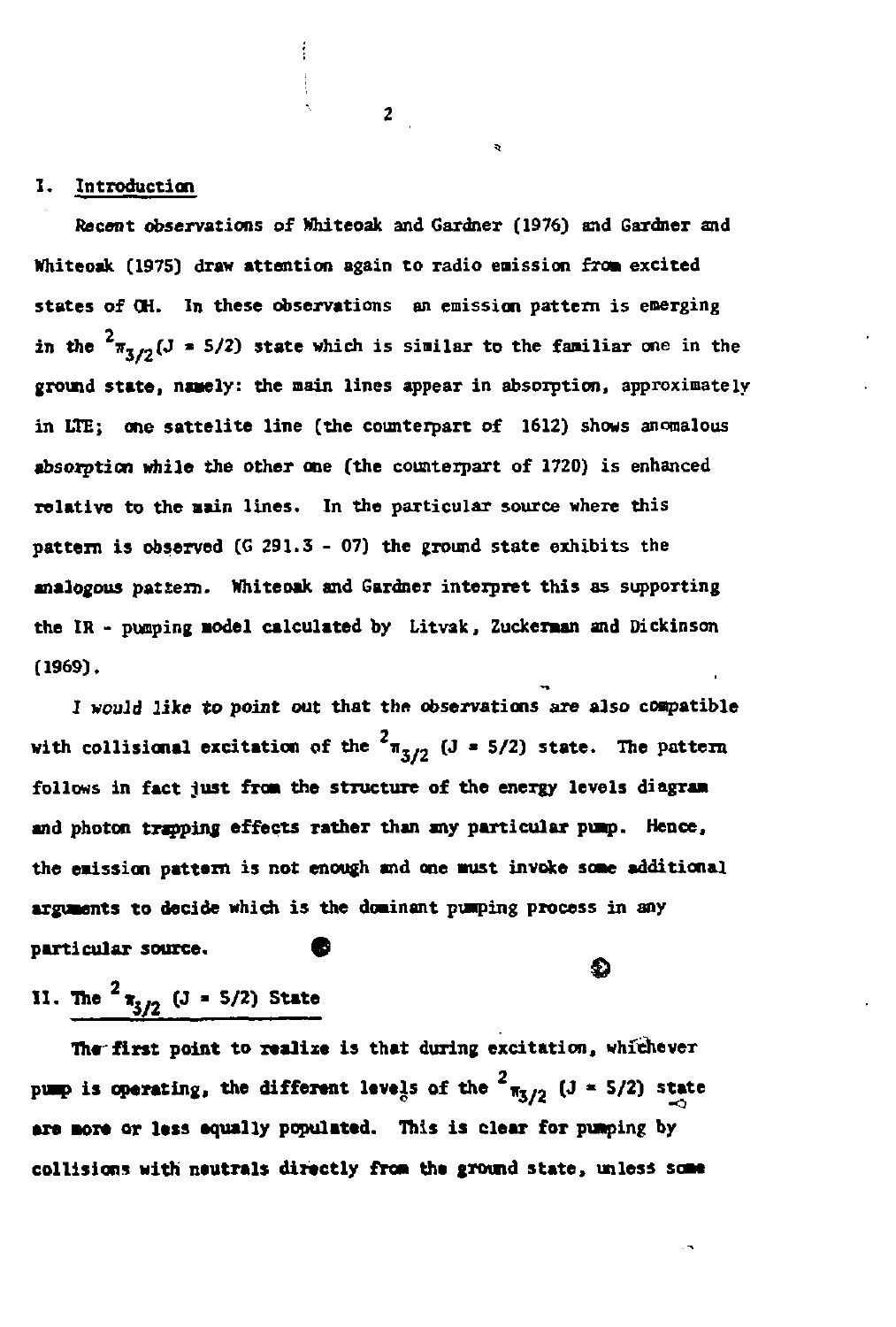**peculiar selection rule s govern the collisions. If such selection rules were operative , however, thei r effec t should show up in the final**  population distribution after the decay back to the ground state in, **e.g. , producing main line s anomalies. Since this is not observed in**  most, and probably even all, clouds this possibility is dismissed, at **least as long as the temperature is bellow about 100°K. When radiative**  pumps dominate, the  $2\pi_{3/2}$  (J = 5/2) state is populated both by direct excitation from the ground state and by cascades from the higher states. Altogether, this tends to distribute the population equally between the different levels of  $2\pi_{3/2}$  (J = 5/2). It is during the cascade back to the ground state that the non-LTE population distribution is produced: the levels with  $F = 3$  decay only to the  $F = 2$  levels of the ground state whereas those with  $F = 2$  decay both to the  $F = 2$  and  $F = 1$  of the ground state. As long as the IR - transitions  $^{2} \pi_{3/2}$  (J = 5/2)+ $^{2} \pi_{3/2}$  (J = 3/2) **state . As long as the IR - transitions it <sup>3</sup> " (J » S/2)-»** *n3,2* **( <sup>J</sup> \*<sup>3</sup> / 2 ) F** = 3 levels are equal; however, when photon trapping effects become **F « 3 levels are equal; however, when photon trapping effects become inportan!:, the decay rates become independent of the A - coefficients and depend only on the number of decay nodes. Hence, the F • 2 levels**  of  $^{2}$  $_{\pi_{2}/2}$  (*J* = 5/2) are emptied at a rate which is twice as fast as that for  $F = 3$ . The population per sub-level of  $F = 3$  is about 50% higher than that for a sub-level of  $F = 2$ .

The result is that the 6049 MHz line  $(F = 3 + F = 2)$  of  $\frac{1}{3}$  (J = 5/2) (the counterpart of the 1720 - MHz line) will be inverted whereas the 6016 MHz line  $(F = 2 + P = 3$  ; counterpart of **1612** *Mil* **line ) wil l be anti-inverted, as observed in G 291.3 - 0.7 . It is also evident that the same pattern should exist in any other source,** 

3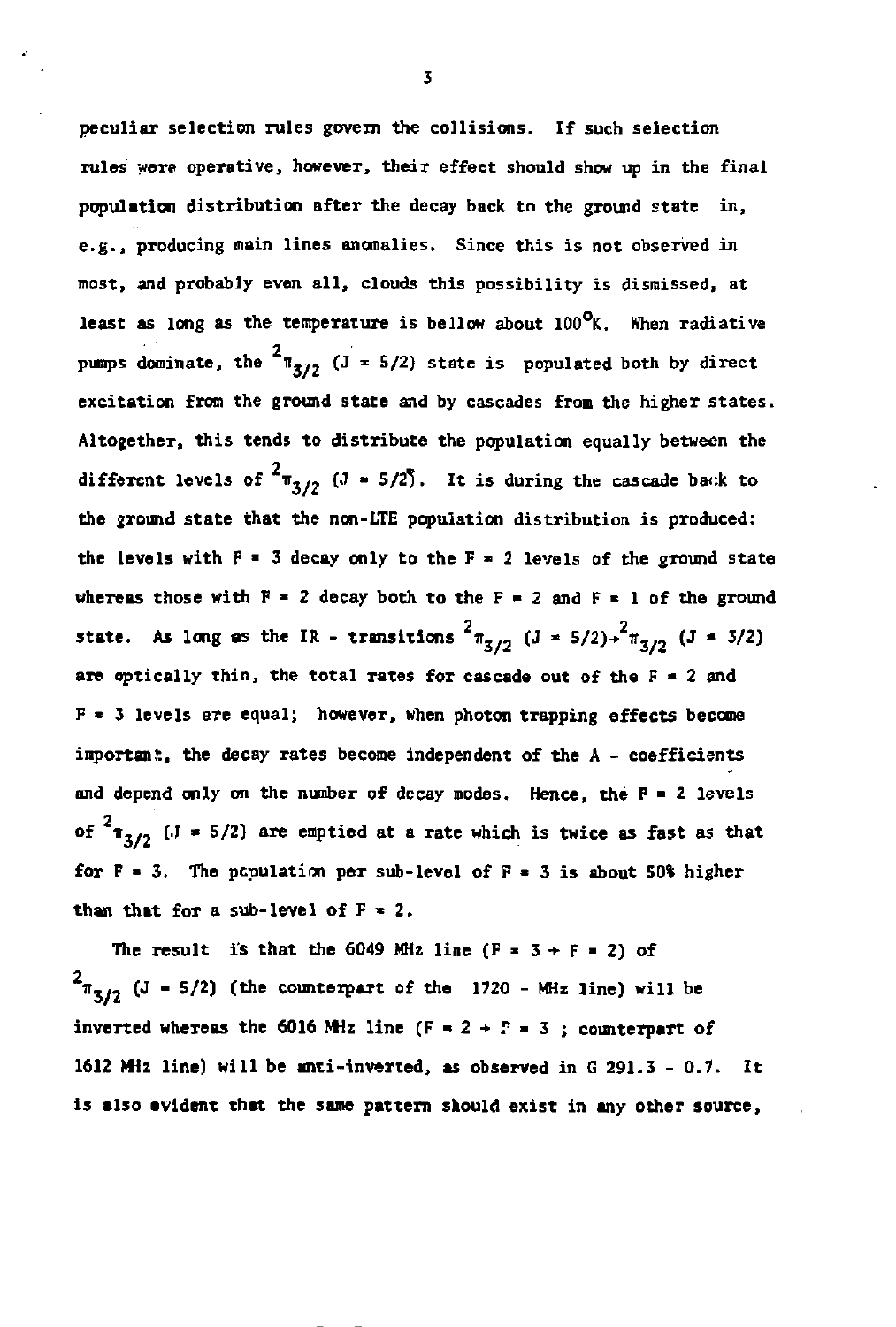**independent of the nature of** *the* **dominant pumping process, provided the transitions**  $^{2} \pi_{3/2}$  (J = 5/2)  $\rightarrow$   $^{2} \pi_{3/2}$  (J = 3/2) are optically thick. That this is indeed the case is evident from the expression for the **optical depth of the transition:** 

$$
\tau_{\rm IR} = 8 \cdot 10^4 \frac{\rm NR}{\rm V} \tag{1}
$$

**where N(cm" ) is the OH density, R(pc) the linear dimension of the cloud and V(km/sec) the OH line width. Since V/R is typically about 1 km/sec/pc it is evident that for commonly observed OH densities**  $\tau_{\text{TD}}$ **will in fact be larger than unity.** 

**The scheme described above was verified in actual numerical calculations. The statistical equilibrium equations were solved in the manner described by Elitzur (1976). it was found that collisional and radiative pumps lead to similar results for equal pumping rates. Hence, the distribution of population in the**  $\frac{2\pi}{3}$ **, (***J* **= 5/2) state is determined during the decay back to the ground state rather than the pumping process, in agreement with the claim made above.** 

**To establish the relative importance of different pumps in a**  particular source we note that the population per sublevel of the excited state, N<sub>1</sub>, is related to the (H density via:

**P N** =  $\beta_{i\text{r}}$  **A**<sub>TR</sub> **N**<sub>1</sub>

٣t

*&* 

where P is the pump rate,  $\beta_{i\tau}$  the IR-photon escape probability and  $A_{IR}$  (  $\approx$  .1 sec<sup>-1</sup>) the A-coefficient for the IR transitions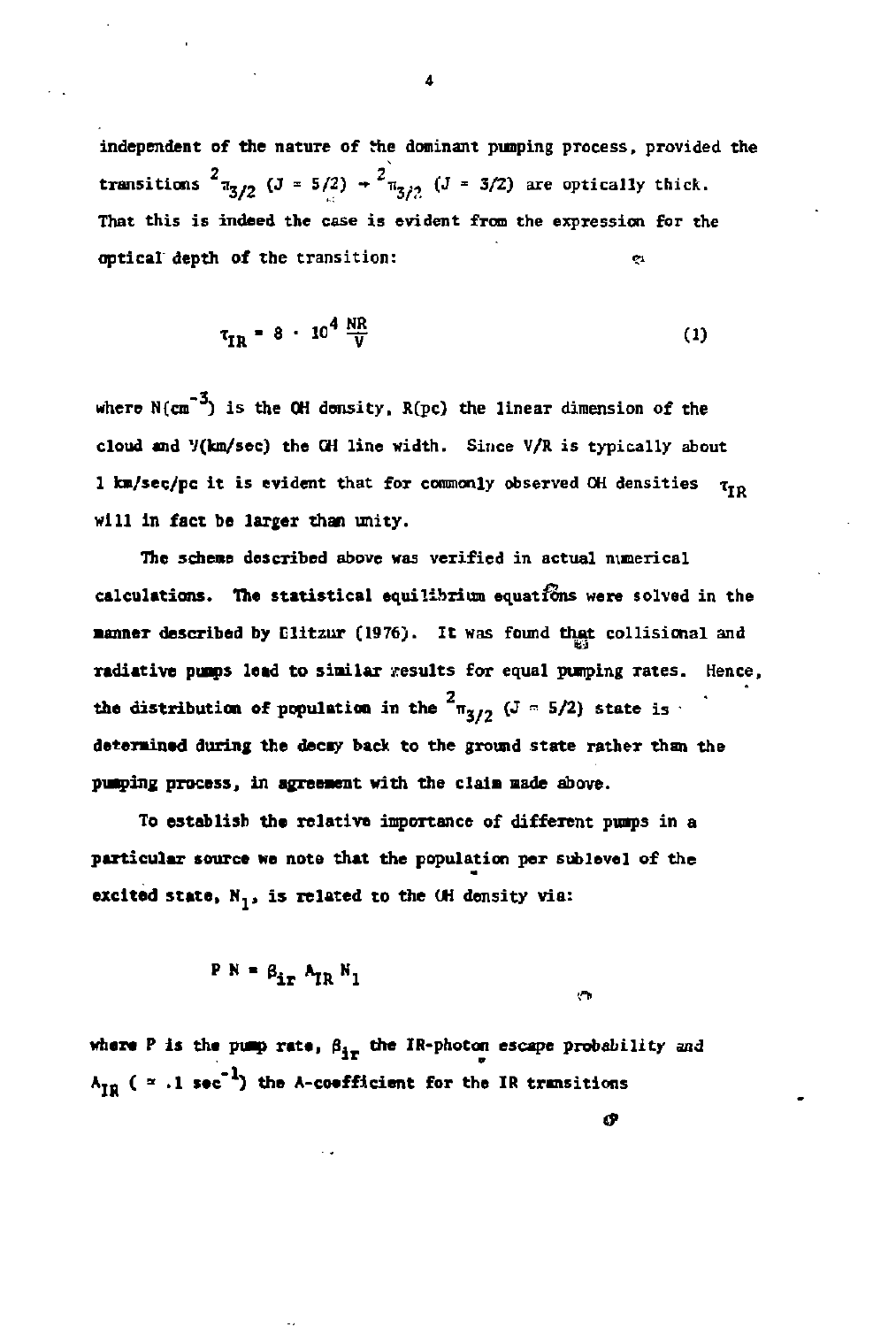$^{2}$  $\pi_{3/2}$  (J = 5/2) +  $^{2}$  $\pi_{3/2}$  (J = 3/2). Since  $\tau_{TR}$  > 1,  $\beta_{TR}$  is equal to  $\tau_{TR}^{-1}$ . **The optical depth of an excited state main line is then related to its ground state counterpart through:** 

$$
r = \frac{r(6035)}{r(1667)} = 2.5 \cdot 10^2 \frac{T_x(1667)}{T_x(6035)} \cdot \frac{p}{\beta_{IR}}
$$
(3)

and  $T_x$  is the excitation temperature of a particular line. The ratio **of excitation tenperatures on the r.h.s. of eq. [3) is usually of the order of unity and is henceforth set equal to 1.** 

**The optical depth of the 1667-MHz line is calculated from:** 

$$
\tau(1667) = 1.3 \cdot 10^4 \frac{\text{NR}}{\text{V}} \cdot \frac{1}{\text{T}_{\text{V}}(1667)} \tag{4}
$$

 $T_{\rm v}(1667)$  is usually of order of magnitude  $10^{0}$ K and if  $\eta(1667)$  is about **1 as suggested by Hhiteoak and Gardner 11976), the OH density is of**  order  $10^{-3}$  cm<sup>-3</sup> and  $\tau_{\text{r}} \approx 80$ .

**Ne can finally calculate the collisional pump rate, F , for G291.3 - 07 and at a temperature T of, say, 50°K we find:** 

$$
\frac{P_{c}}{B_{IR}} = \tau_{IR} \cdot 7 \cdot 10^{-12} N_{H} \sqrt{T} \exp(-120/T) = 5 \cdot 10^{-10} N_{H}
$$
 (5)

**Ife see that in order to get a value of 10<sup>-1</sup> for r, as quoted by** Gardner and Whiteoak (1975), the density must be  $10^6$  cm<sup>-3</sup>. A more plausible density of  $10^4$ cm<sup>-3</sup> (corresponding to  $H_2$ /OH =  $10^{-7}$ ) yields **p**  $\text{sn} 1$   $\text{sn} 10^{-3}$ .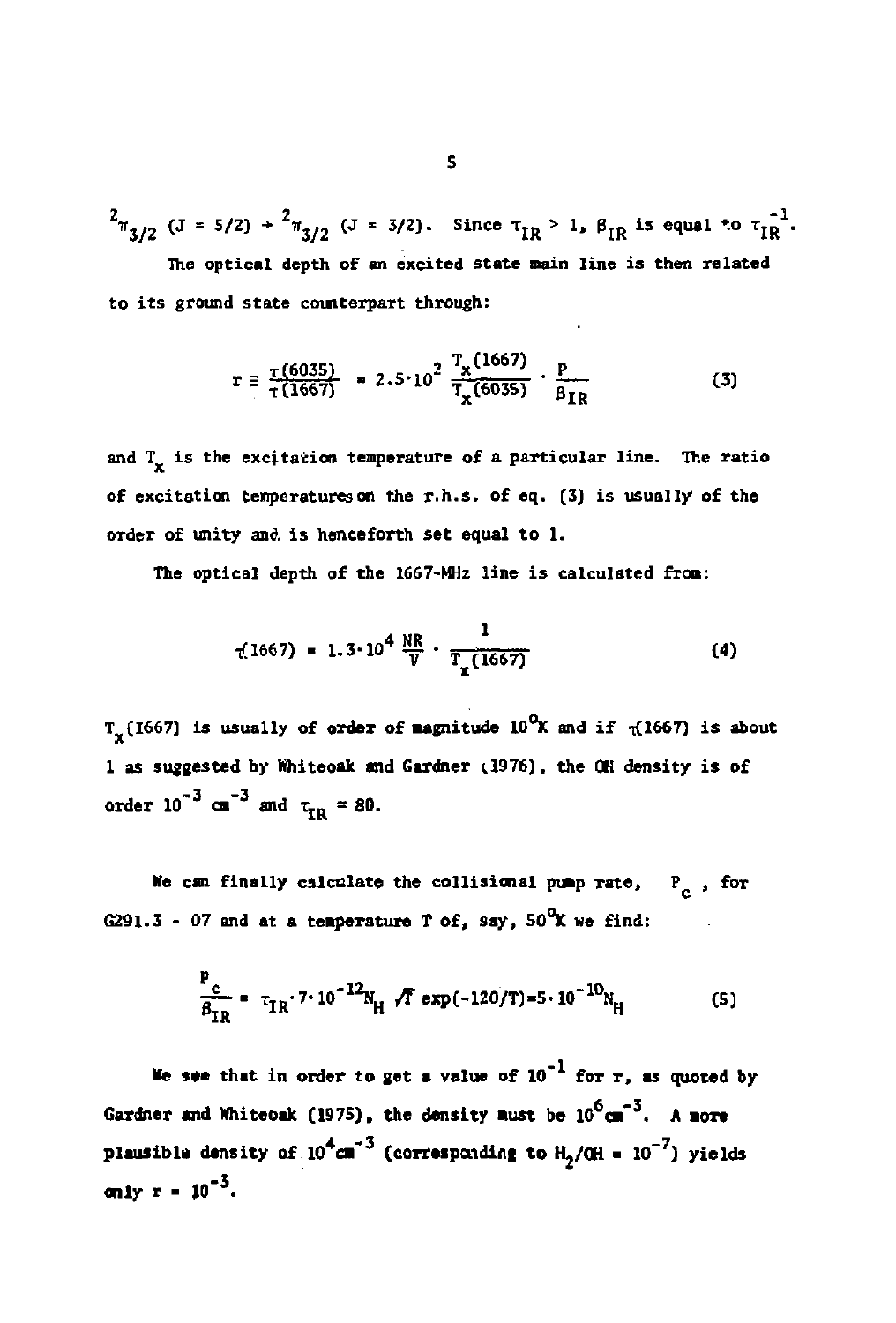**In checking whether radiative pumps can do much better, attention can be restricted to far - IR radiation since the B - coefficients for electronic and vibration excitations are smaller** *than* **those for rotational excitations by factors**  $10^2$  **and**  $10^4$ **, respectively. Hence,** *W* and near - IR radiations are usually important only alose to the radiation sources which are point sources. On the other hand, far - IR can submerge large volumes of space due to the re-radiation of dust.

The pump rate,  $P_n$ , for a far - IR pump is itself proportional to **The pwp rate, P», for a far - IR pump is itself proportional to** 

$$
\frac{P_R}{\beta_{IR}} = A_{IR} \cdot W[\exp(120/T_R)-1]^{-1} \approx 10^{-2}W
$$

**o where T<sub>R</sub>** is the radiation brightness temperature and the last equality is for  $T_p = 50^\circ K$ . The dilution factor W is equal to the optical depth of the dust around 100 **u** and to get  $r = 10^{-1}$  a value  $N = 10^{-2}$  is needed. This is again a pretty large value since a  $\lambda^{-2}$  behavior for the dust opacity leads to an optical depth of more than 100 for the dust in the visual. A visual extinction of order unity leads to  $N = 10^{-4}$ and  $r = 10^{-3}$  sgain. Hence, both collisional and far - Ingpunping are equally hard pressed in explaining the value of r quoted by Gardner and Whiteoak. Since the quality of their estimate is not known we will not speculate about this point any further here.

**not speculate about this point any further here.** 

6

 $2.1$ 

Ò

 $\ddot{\cdot}$ 

ò